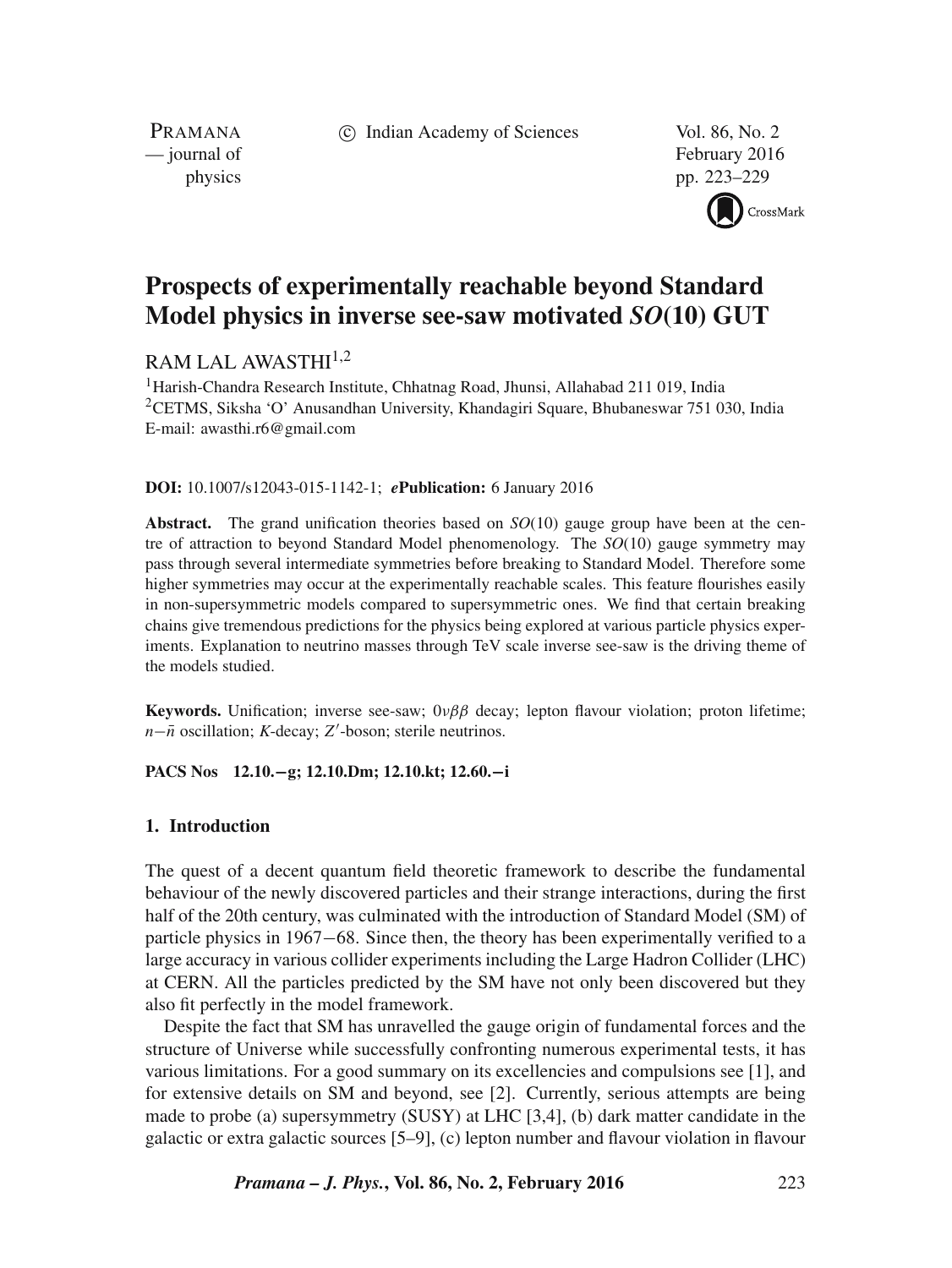#### *Ram Lal Awasthi*

violating processes [10–12], (d) Dirac or Majorana nature of neutrinos in neutrinoless double beta decay experiments [13–20], (e) the hierarchy of light neutrino masses and CPviolating phases at neutrino oscillation experiments [21,22], (f) proton lifetime at Super-K experiments [23], (g) the rare decay of mesons [24,25], (h) possible  $n-\bar{n}$  oscillation [26], and (i) any exotic particle signature of beyond SM physics at LHC [27,28] and Tevatron, including larger gauge structure or see-saw signature.

The SUSY extensions of SM, with SUSY restoration at TeV scale, solves the gauge hierarchy problem and unifies the gauge couplings around  $10^{16.25}$  GeV. The minimal supersymmetric Standard Model can be further extended to incorporate the tiny masses of neutrinos and their mixings through see-saw paradigm. In models with *R*-parity conservation, the lightest SUSY particle which is stable and weakly interacting, can be a possible candidate for cold dark matter [29] of the Universe. Hence, the SUSY grand unified theories (GUTs) provide a very attractive framework for representing particles and forces [30]. An evidence of SUSY at the LHC would be a ground-breaking discovery deciding the future course of particle physics. But, in the absence of any evidence of SUSY so far, it is worthwhile to explore new physics prospects of non-SUSY GUTs.

#### **2. Models and predictions**

The *SO*(10) group unifies all fermions of one generation including the right-handed (RH) neutrino into a single spinorial representation. It provides spontaneous origins of P and CP violations. Light neutrino and other SM fermion masses and mixings fit well. Although gauge couplings automatically unify in one-step breaking of SUSY *SO*(10), they fail to unify in non-SUSY GUTs. But, once the intermediate symmetries are invoked to populate the grand desert in non-SUSY *SO*(10), they unify. Certain intermediate gauge symmetries may also arise near the collider search scale. We found that all the minimal models with two-step breaking chains predict the intermediate gauge symmetries at very high energies which cannot be explored directly.

We, therefore, investigated the  $n \geq 3$  step breaking chains [31] with the prospects of TeV scale inverse see-saw [32]. Thus, this mechanism has the potential to be experimentally verified. Its implementation requires an additional *SO*(10) singlet fermion per generation. This introduces a new mass scale  $\mu<sub>S</sub>$  in the theory. The TeV-scale see-saw requires  $\mu_S \sim$  keV. In a theory with exact lepton number conservation  $\mu_S = 0$ , guaranteeing the masslessness of the left-handed (LH) neutrinos.

In three-step breaking, we found one such breaking scheme [33]

$$
SO(10) \xrightarrow[45_H]{10^{15.5} \text{ GeV}} G_{2_L 2_R 1_{B-L} 3_C} \xrightarrow[45_H]{10^{11.2} \text{ GeV}} G_{2_L 1_R 1_{B-L} 3_C} \xrightarrow[16_H]{\text{TeV}} \text{SM},
$$
 (1)

where breaking scales and the  $SO(10)$  representation which contain the singlet of the nascent subgroups are shown above and below the arrows, respectively. The breaking of  $SO(10)$  to left–right (LR) symmetry  $G_{2213}$  is realized at GUT scale by assigning vacuum expectation value (VEV) to the  $D$ -parity odd singlet of  $45<sub>H</sub>$ . Assigning VEV to RH triplet  $(1, 3, 0, 1) \subset 45_H$  in singlet direction of  $G_{2113}$  symmetry breaks LR symmetry at intermediate scale whereas the breaking of  $G_{2113}$  to SM is achieved by assigning VEV to  $(1, 1/2, -1/2, 1)$  of 16<sub>H</sub> at TeV scale. Mass assignment to the scalars follow the extended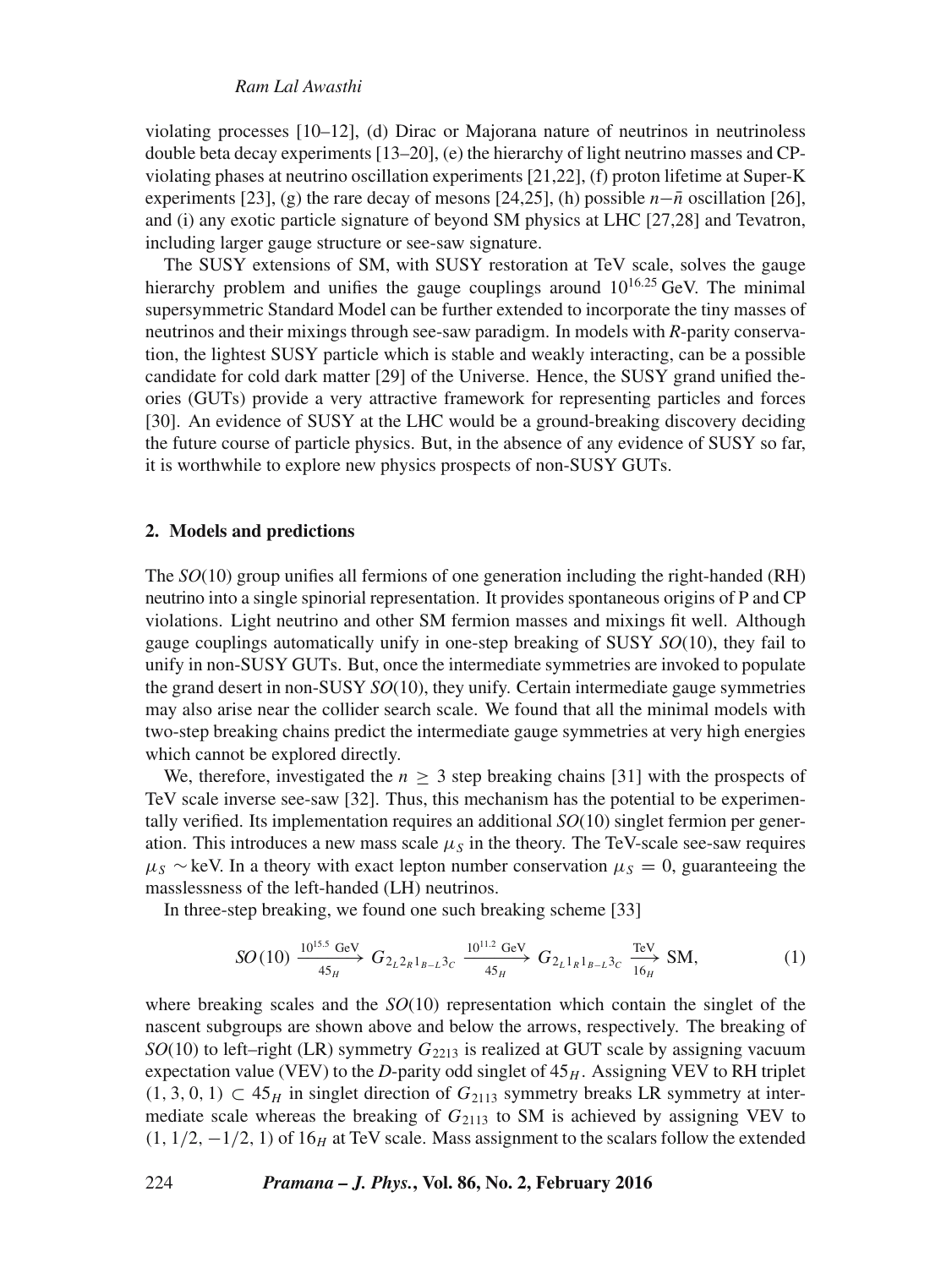survival hypothesis and thus the model is minimal in particle content. Though the  $W_R^{\pm}$ gauge bosons are implausible at collider searches, the low mass (∼ TeV) neutral gauge boson Z ′ and the associated non-unitarity effects of the TeV-scale inverse see-saw are the testable features of the model. The relevant Yukawa Lagrangian is

$$
\mathcal{L}_{\text{Yuk}} = Y^a 16.16.10_H^a + Y_\chi 16.1.16_H^{\dagger} + \mu_S 1.1
$$
  
\n
$$
\Rightarrow Y_\nu \bar{l}_L N \phi_u + Y_\chi \bar{N} S \chi_R + \mu_S S^T S + \text{h.c.},
$$
\n(2)

which gives full inverse see-saw mass matrix with  $M_D = Y_v \langle \phi_u \rangle$ ,  $M = Y_\chi \langle \chi_R \rangle$  and  $\mu_S$ as the elements of the matrix. The matrix  $M_D$  is determined by iterative renormalization group evolution (RGE) of low-energy data to GUT scale, using *SO*(10) symmetry constraints and coming back to TeV scale to match the data. The matrix  $M$  is constrained using the non-unitarity constraints [34]. Light neutrinos acquire masses from inverse see-saw formula  $[m_v = (M_D M^{-1}) \mu_S (M_D M^{-1})^T]$  and the heavy neutrinos get the quasi-Dirac mass  $M_H = \pm M + \mu_S/2$ . As  $\mu_S$  does not play much role in any other prediction, we assume that it fits the neutrino oscillation data and one can determine it by inverting the inverse see-saw formula and using experimental results of neutrino masses and mixings.

The model achieves precision gauge coupling unification as shown in figure 1a. Symmetry breaking at TeV scale gives low mass Z' and avails a suitable platform for implementing TeV-scale inverse see-saw mechanism. The model can be testified for its predictions of observable non-unitarity effects and lepton flavour violating (LFV) decays for  $\tau \to e\gamma$  (Br  $\simeq 10^{-14}$ ),  $\tau \to \mu\gamma$  (Br  $\simeq 10^{-12}$ ) and  $\mu \to e\gamma$  (Br  $\simeq 10^{-16}$ ). We find that these contributions are very large, only 3−6 order less than the current experimental bounds [35,36], and are accessible to the ongoing or future searches. The CP-violation in non-degenerate M scenario gives  $\Delta J \simeq 10^{-4}$  due to non-unitarity effects. The quark–lepton symmetric origin of the Dirac neutrino mass matrix plays a crucial role in enhancing non-unitarity, LFV and leptonic CP-violation. Another testing ground for the model could be through the *SO*(10) prediction on gauge boson-mediated proton decay for which dedicated search experiments are going on at Super-K. The model predicts proton lifetime  $\tau_{pred}(p \to e^+ \pi^0) = 2 \times 10^{34 \pm 0.32}$  yr, which is very close to the current experimental bound  $\tau_{\exp}(p \to e^+ \pi^0) > 1.4 \times 10^{34}$  yr [23,37].



**Figure 1.** Two-loop gauge coupling evolution: (**a**) corresponds to breaking scheme of eq. (1) [33] and (**b**) to scheme of eq. (4) [38].

*Pramana – J. Phys.***, Vol. 86, No. 2, February 2016** 225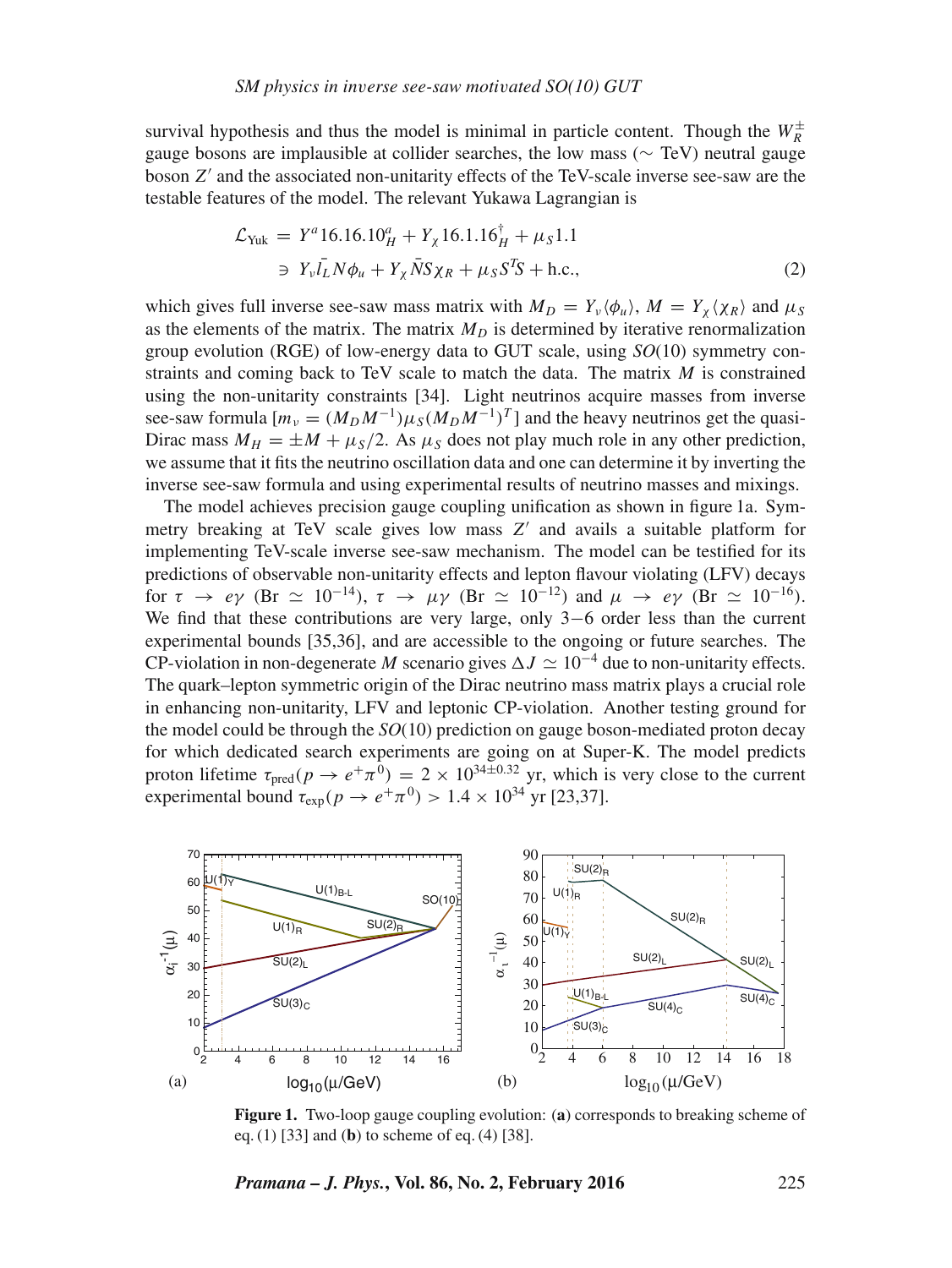#### *Ram Lal Awasthi*

For other possibilities of TeV inverse see-saw motivated *SO*(10) GUT, we find that the minimal single-step breaking to the TeV scale gauge symmetry  $SO(10) \rightarrow G_{2113}$  is ruled out by gauge coupling unification constraints. The two-step breaking chains like  $SO(10) \rightarrow G_{2_12_R 4_7D} \rightarrow G_{2113}$ ,  $SO(10) \rightarrow G_{224} \rightarrow G_{2113}$ ,  $SO(10) \rightarrow G_{2_11_R 4_7} \rightarrow$  $G_{2113}$  and  $SO(10) \rightarrow G_{2213D} \rightarrow G_{2113}$  with the minimal particle content are ruled out by the existing lower bound on proton lifetime. Here D stands for the *D*-parity preservation.

The richness of promising predictions is enhanced in the breaking schemes with  $n > 4$ when Pati–Salam (PS) symmetries, with and without *D*-parity, are invoked as intermediate symmetries. Two such breaking schemes are the following [31,38,39]

$$
SO(10) \xrightarrow[54]{}^{10^{16.1}} G_{224D} \xrightarrow[210]{}^{10^{13.45}} G_{224} \xrightarrow[210]{}^{10^{6.3}} G_{2113} \xrightarrow[126]{}^{10^{3.7}} SM,
$$
 (3)

$$
SO(10) \xrightarrow[54_H]{10^{17.8}} G_{224D} \xrightarrow[210_H]{10^{14.2}} G_{224} \xrightarrow[210_H]{10^6} G_{2213} \xrightarrow[210_H]{10^4} G_{2113} \xrightarrow[126_H+16_H]{10^{3.7}} SM, (4)
$$

where all the breaking scales, inscribed atop of arrows, are in GeV. Presence of  $G_{224D}$  at high scale plays a crucial role in lowering the  $W_R^{\pm}$  gauge boson mass without loosing the gauge coupling unification, as shown in figure 1b. In scheme (3), only a TeV scale Z' is detectable at LHC. The  $W_R^{\pm}$  gauge boson acquires mass at  $G_{224}$  breaking scale. The gauge coupling unification figure is not provided but is similar to figure 1b. But, in sharp contrast to the scheme in (4), this scheme predicts Hyper-K [40] verifiable  $|\Delta(B-L)| = 0$ proton decay  $\tau(p \to e^+ \pi^0) \simeq 1.05 \times 10^{35 \pm 1.0 \pm 0.35}$  yr. On the other hand, in scheme (4) TeV scale LR gauge symmetry emerges. So,  $W_R^{\pm}$  are also predicted at the LHC or future collider reachable scales (figure 1b). Due to change in scheme of gauge symmetry breaking, the scalar content at different scales also change, changing the fate of gauge couplings. The extended survival hypothesis requires the unification scale to exist at very high scale in this scheme. Additional fine tuning in the masses of scalar multiplets, like  $(3<sub>L</sub>, 3<sub>R</sub>, 1<sub>C</sub>)$ , is required to get Hyper-K reachable proton lifetime prediction. The Yukawa Lagrangian for both the schemes is

$$
\mathcal{L}_{\text{Yuk}} = Y^a 16.16.10_H^a + f 16.16.126_H^{\dagger} + y_\chi 16.1.16_H^{\dagger} + \mu_S 1.1
$$
  
\n
$$
\Rightarrow Y_\nu \bar{l}_l N \phi_u + f N^C N \Delta_R + Y_\chi \bar{N} S \chi_R + \mu_S S^T S + \text{h.c.}
$$
 (5)

which introduces another element  $M_N = f v_{\Delta_R} (\gg M)$  in the complete neutrino mass matrix. The light neutrino masses are still governed by inverse see-saw formula, but now the heavy neutrino masses split into light ( $M_S \sim MM_N^{-1}M^T$ ) and heavy sectors  $(M_H \sim M_N)$ . The representation 126<sub>H</sub> is important because it helps in fermion mass fitting in the renormalizable theory, contributes in breaking of  $G_{2113}$  symmetry, splits the mass scales into sterile and right-handed neutrinos in contrast to pseudo-Dirac masses in inverse see-saw, thus helping in neutrinoless double beta  $(0\nu\beta\beta)$  decay prediction, and avails diquarks at  $G_{224}$  breaking scale mediating  $n-\bar{n}$  oscillation. The representation 16<sub>H</sub> is necessary for inverse see-saw.

*D*-parity restoration pushes most of the larger sized submultiplets down to the parity, restoring intermediate scale, reducing the size of GUT-threshold effects on the unification scale and proton lifetime, while the GUT-threshold effects on  $\sin^2 \theta_W$  or  $G_{224D}$  breaking scale have an exactly vanishing contribution [39]. The models also predict: (1) large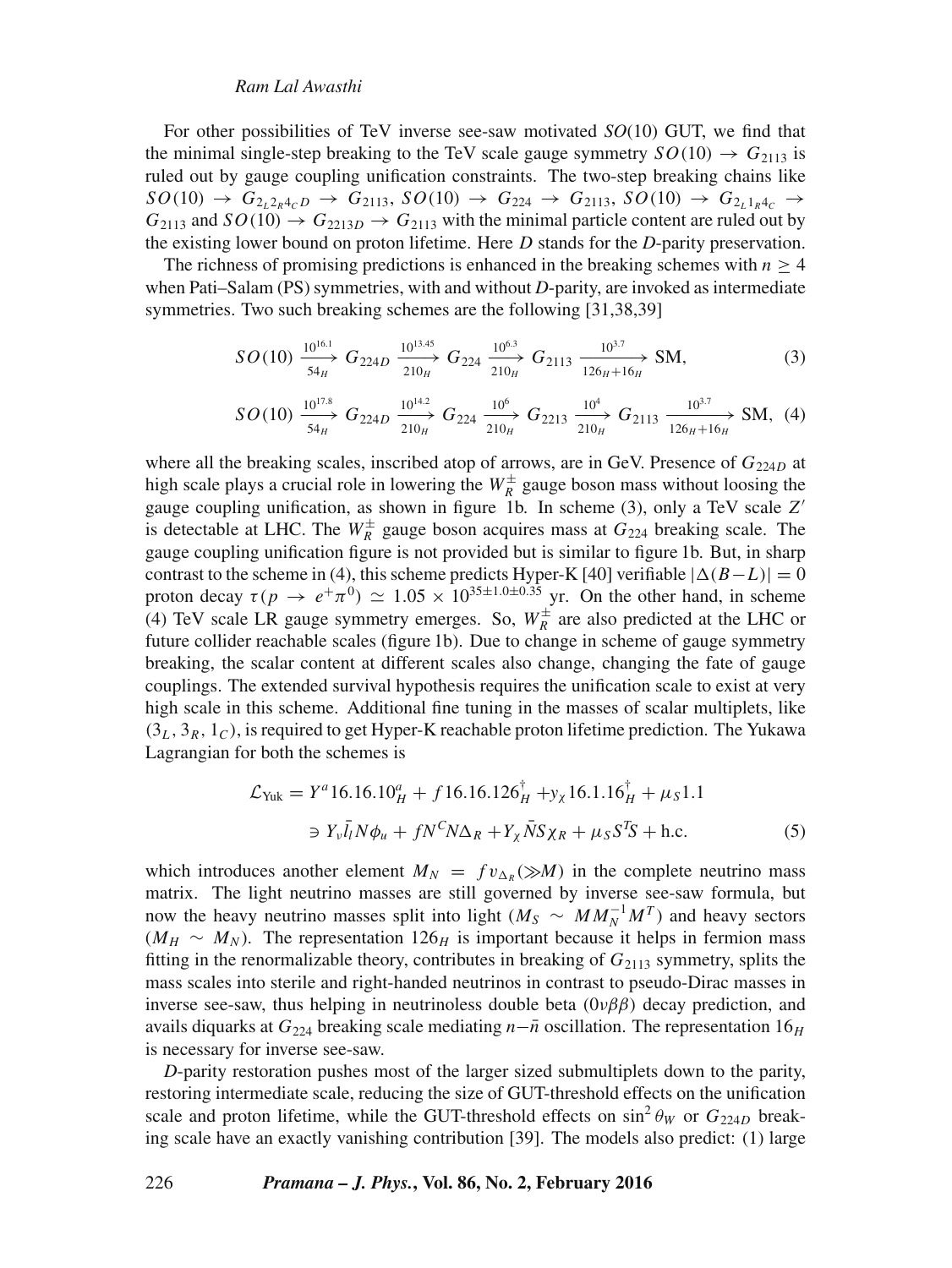CP and LFV, which are of the same order as predicted in model (1) [33], (2) dominant contributions to  $0\nu\beta\beta$  decay rate in  $W_L^- - W_L^-$  channel through relatively light sterile neutrino exchanges, (3) experimentally reachable *n*−*n* oscillation time ( $\tau_{n-\bar{n}} \sim 10^8$ −10<sup>11</sup> s), (4) new bounds on PS symmetry breaking scale ( $M_C > 1.86 \times 10^6$  GeV) from gauge-mediated rare kaon decay ( $K_L \rightarrow \mu e$ ) etc.

In addition to non-unitarity and LFV, the Dirac neutrino mass matrix is also found to play a crucial role in enhancing  $0\nu\beta\beta$  decay rate. Lower bounds on  $0\nu\beta\beta$ -decay lifetime coming from Heidelberg–Moscow [13], KamLAND-Zen [15], GERDA [16], EXO-200 [17] and IGEX [19] experiments constrain any new contribution to  $0\nu\beta\beta$ -decay, severely. In the  $W_L-W_L$  channelled sterile neutrino-mediated  $0\nu\beta\beta$  decay, this constraint appears on the N–S mixing matrix M (since other matrices  $\mu_S$ ,  $M_D$  and  $M_N$  are fixed by the theory) which constrains physical mass of the sterile neutrino  $M<sub>S</sub>$ . In figure 2, we have plotted lifetime vs. lightest sterile mass. Scatter plot gives the probability density of parameter space for: the allowed values of two heavier sterile masses, uncertainty in nuclear matrix elements for light and heavy neutrinos, and Majorana CP-violating phases over the full allowed parameter space. We find that the lightest sterile neutrino of mass  $\sim$ 15−22 GeV is capable of explaining the possible future signature or claim of the part of Heidelberg–Moscow experiment. For hierarchical light neutrinos, sterile neutrino mass  $M_{S_1}$  < 15 GeV is ruled out by the present bounds. In the quasidegenerate scenario a close competition among light and sterile contributions with relatively opposite phases may interfere destructively, giving large lifetime, unreachable to current or future experiments. The sterile mass  $M_{S_1}$  < 12 GeV is ruled out for all scenarios.

Due to the presence of  $G_{224}$  symmetry at energy scale as low as  $10^{6.2}$  GeV, all the diquark-type Higgs scalars in  $(1_L, 3_R, 10_C)$  ⊂ 126, mediating  $n-\bar{n}$  oscillation, acquire the mass at this scale, thus predicting experimentally reachable  $n-\bar{n}$  oscillation [20], without any serious fine tuning of the parameters. This baryon number violating process may also be the possible source of baryonic asymmetry of the Universe. Therefore, *n*−*n* oscillation search is equally crucial as proton decay search. In similar footings, there have been attempts to explain baryon asymmetry of the Universe [41], and the recent excess observed in searches for  $W_R^{\pm}$  at CMS [42]. A possibility of suitable dark matter candidate in such models would bring all, but SUSY and hierarchy problem, of beyond Standard Model phenomenology under a single layout.



**Figure 2.** The  $0\nu\beta\beta$  decay half-life vs. mass of the lightest sterile neutrino for two popular isotopes (a)  ${}^{76}$ Ge and (b)  ${}^{136}$ Xe in the normal hierarchy of light neutrinos. Scattered points for inverted hierarchy shift slightly to the left [39].

*Pramana – J. Phys.***, Vol. 86, No. 2, February 2016** 227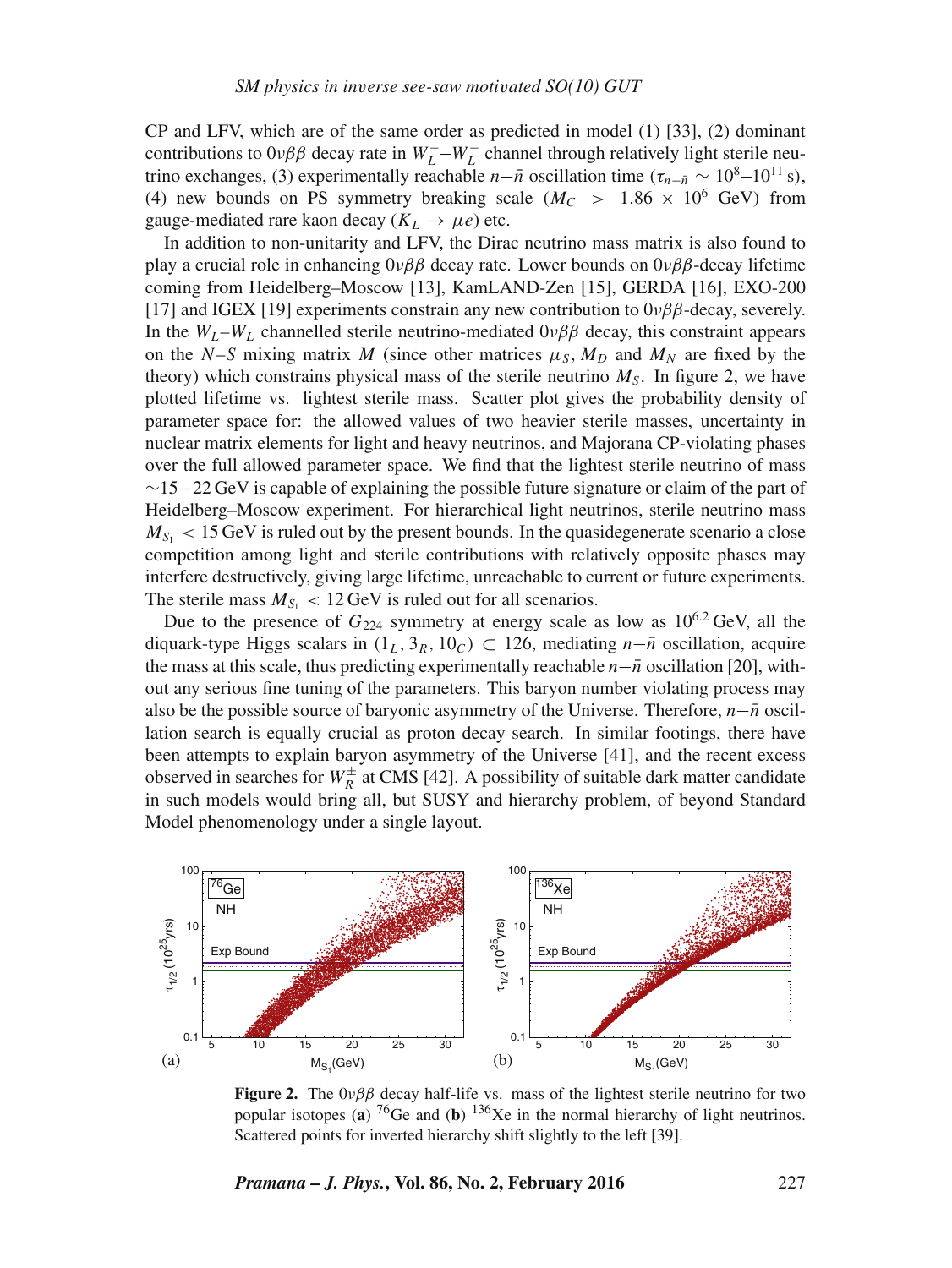# **3. Summary**

Multistep breaking schemes of non-SUSY *SO*(10) gauge symmetry, with TeV scale seesaw mechanism, arise as one of the most promising grand unification framework which predicts a large number of experimentally testable phenomena. These models have verifiable predictions for several experiments which are exploring beyond SM phenomena as listed under points (c)−(i) of introduction section. A prediction for dark matter in such frameworks would make them unrivalled unification models. The SUSY GUT models are unlikely to have such a rich gauge structure at low energies and consequent predictions because the gauge couplings would meet the Landau pole before reaching the unification scale.

# **Acknowledgement**

The author is grateful to Prof. C S Aulakh for his kind invitation in UNICOS-2014 and hospitality, and to Prof. M K Parida for collaboration and guidelines on the subject.

# **References**

- [1] Guido Altarelli, CERN-TH-98-312, 37 (July 1998), hep-ph/9809532
- [2] P Langacker, *The Standard Model and beyond* (CRC Press, 2009)
- [3] CMS Collaboration: S Chatrchyan *et al*, *Eur. Phys. J. C* **73**, 2568 (2013)
- [4] ATL-PHYS-PUB-2013-011
- [5] R Bernabei *et al*, *Int. J. Mod. Phys. A* **28**, 1330022 (2013)
- [6] C E Aalseth *et al*, *Phys. Re*v*. D* **88**, 012002 (2013)
- [7] R Agnese *et al*, *Phys. Re*v*. Lett.* **112**, 041302 (2014)
- [8] The Fermi-LAT Collaboration: M Ackermann *et al*, *Phys. Re*v*. D* **89**, 042001 (2014)
- [9] E Behnke *et al*, *Phys. Re*v*. Let.* **106**, 021303 (2011)
- [10] MEG Collaboration: J Adam *et al*, *Phys. Re*v*. Lett.* **110(20)**, 201801 (2013)
- [11] Bell Collaboration: C Schwanda *et al*, *Nucl. Phys. Proc. Suppl.* **248–250**, 67 (2014)
- [12] BABAR Collaboration: Bernard Aubert *et al*, *Phys. Re*v*. Lett.* **104**, 021802 (2010)
- [13] H V Klapdor-Kleingrothaus *et al*, *Eur. Phys. J.* **A12**, 147 (2001), hep-ph/0103062
- [14] A M Bakalyarov *et al*, *Phys. Part. Nucl. Lett.* **2**, 77 (2005), arXiv:hep-ex/0309016
- [15] KamLAND-Zen Collaboration: A Gando *et al*, *Phys. Re*v*. Lett.* **110**, 062502 (2013), arXiv:1211.3863
- [16] GERDA Collaboration: M Agostini *et al*, *Phys. Re*v*. Lett.* **111**, 122503 (2013), arXiv:1307.4720[nucl-ex]
- [17] EXO Collaboration: M Auger *et al*, *Phys.* Rev*. Lett.* **109**, 032505 (2012)
- [18] EXO-200: J B Albert *et al*, arXiv:1402.6956
- [19] IGEX Collaboration: C E Aalseth *et al*, *Phys. Re*v*. D* **65**, 092007 (2002), hep-ex/0202026 C E Aalseth *et al*, *Phys. Re*v*. D* **70**, 078302 (2004), nucl-ex/0404036
- [20] M Baldo-Ceolin *et al*, *Z. Phys. C* **63**, 409 (1994)
- [21] Jianming Bian, arXiv:1309.7898 (2013)
- [22] T2K: Yuichi Oyama, *J. Phys. Conf. Ser.* **347**, 012005 (2012), arXiv:1108.4457
- [23] Super-Kamiokande Collaboration: H Nishino, S Clark *et al*, *Phys. Re*v*. Lett.* **102**, 141801 (2009) Super-Kamiokande Collaboration: C Regis *et al*, *Phys. Re*v*. D* **86**, 012006 (2012)

Super-Kamiokande Collaboration: H Nishino *et al*, *Phys. Re*v*. D* **85**, 112001 (2012)